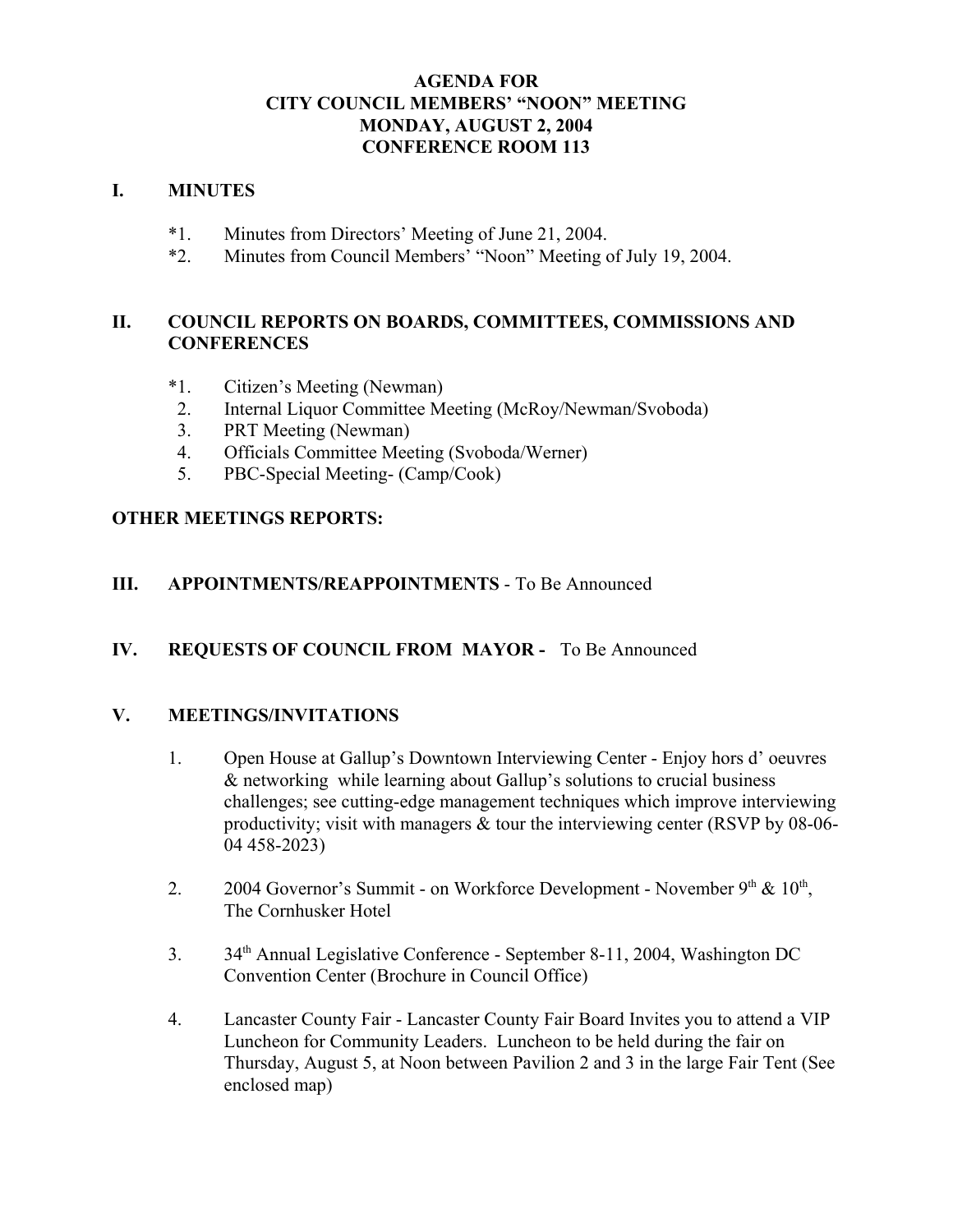- 5. Lincoln-Lancaster County Planning Department Downtown Master Plan Community Workshop. Tuesday, August 10, 2004 at 5:30 p.m. (Presentation at 5:30 followed by small group discussions. Place - Cornhusker Conference Center  $-313$  So.  $13<sup>th</sup>$  Street.
- 6. Parks & Recreation Department Dedication of Lincoln's Newest Neighborhood Park AND the Near South Neighborhood Associations' Ice Cream Social. Sunday, August 15, 2004 (Dedication at 1:00 p.m. - Ice Cream Social following. Location:  $19<sup>th</sup>$  & "A" Streets

### **VI. MISCELLANEOUS**

- \*1. Discussion on *CIVILITY*(Requested by Ken Svoboda)
- **2.** Will December 13<sup>th</sup> be the day Council would prefer for the Board of Equalization for Public Works' Assessment Districts? (See E-mail from Elmer Cole)

### **VII. CITY COUNCIL MEMBERS**

### **VIII. ADJOURNMENT**

# **\*HELD OVER FROM JULY 26, 2004.**

 $ca080204/tig/ivr$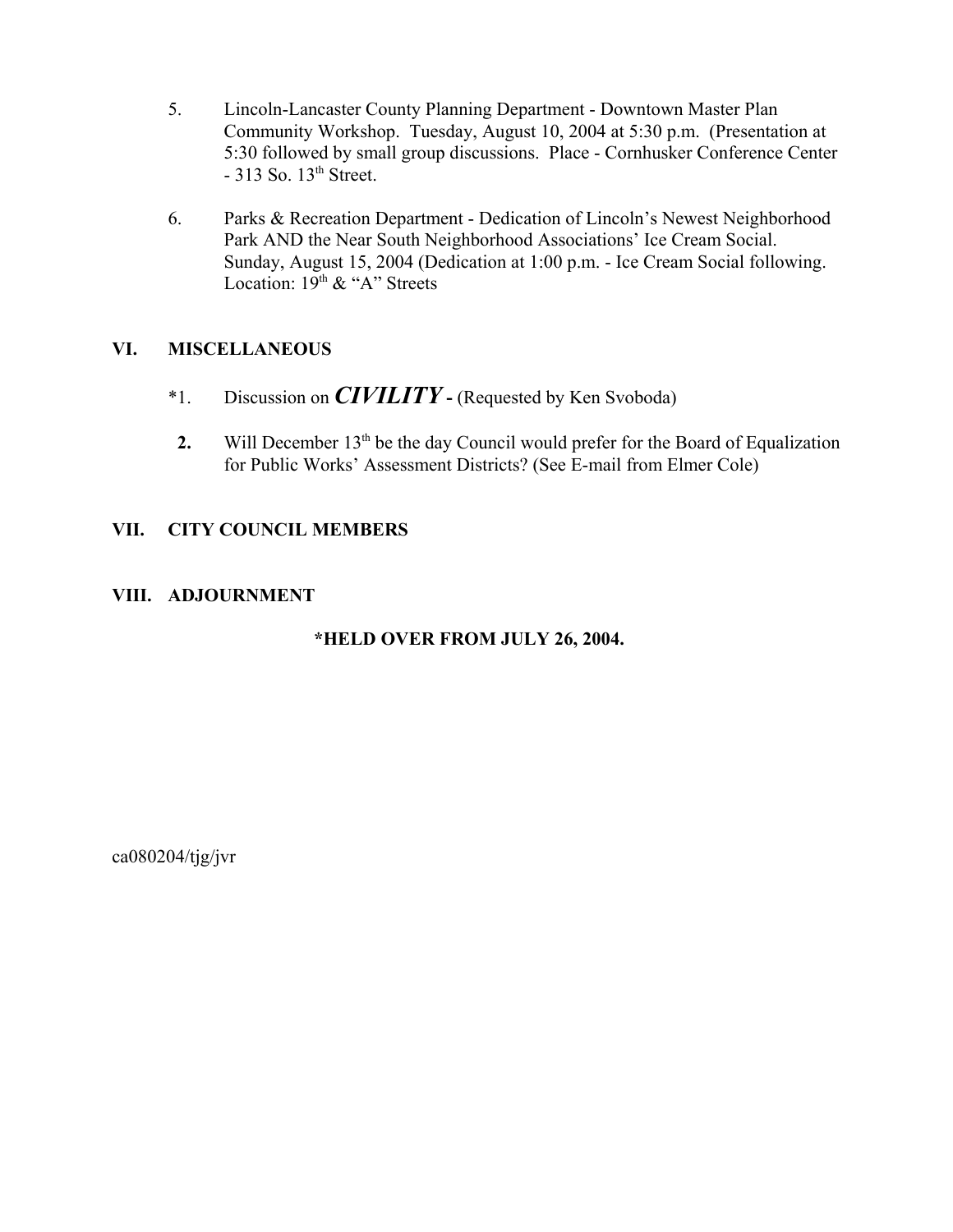# **MINUTES CITY COUNCIL MEMBERS' "NOON" MEETING MONDAY, AUGUST 2ND, 2004** *CONFERENCE ROOM 113*

*Council Members Present:* Terry Werner, Chair; Ken Svoboda, Vice-Chair; Jon Camp, Jonathan Cook, Glenn Friendt, Annette McRoy, Patte Newman; ABSENT: None

*Others Present:* Mark Bowen, Corrie Kielty, Mayor's Office; Rick Peo, City Attorney's Office; Joan Ray, Council Secretary; Darrell Podany, Aide to Council Members Camp, Friendt and Svoboda; Nate Jenkins, Lincoln *Journal Star* representative

# **I MINUTES**

- \*1. Minutes from Directors' Meeting of June 21, 2004.
- \*2. Minutes from Council Members' "Noon" Meeting of July 19, 2004.

Chair Werner requested a motion to approve the above-listed minutes. Jonathan Cook moved approval of the minutes as presented. Ken Svoboda seconded the motion which carried by unanimous consent of the Council Members.

# **II. COUNCIL REPORTS ON BOARDS, COMMITTEES, COMMISSIONS AND CONFERENCES -**

 \*1. CITIZEN'S MEETING (Newman) Ms. Newman reported that there had been 26 citizens there to hear Don Herz and Steve Hubka of the Finance Department discuss the Budget. Marc Wullschleger (Director, Urban Development Department) and Lynn Johnson (Director, Parks & Recreation Department) were also in attendance. The interesting thing about the meeting was that when the question was posed to the constituents about whether or not, if the vote were held today, they would vote in favor of the bond, about two-thirds of them raised their hands.

2. INTERNAL LIQUOR COMMITTEE (McRoy/Newman/Svoboda) Ms. Newman reported that NU Directions had a report coming forward. She also reported that the ILC, in the spirit of cooperation between State and Local governing bodies, invited Hobert Rupe of the Nebraska Accountability and Disclosure Commission to begin attending the ILC meetings.

 3. PRT (Newman) Ms. Newman reported that there was a problem property with a great deal of junk in the yard. The resident is an 80 year-old widow. Apparently, the Lincoln Action Program got out there to help her clean it up, but they wanted the dump fees waived in order to do it. So, that is what the PRT's little bit of money will be used for. Ms. Newman commented that it is good that there are groups out there, like the Lincoln Action Program, that we can use to get the youth involved in community service.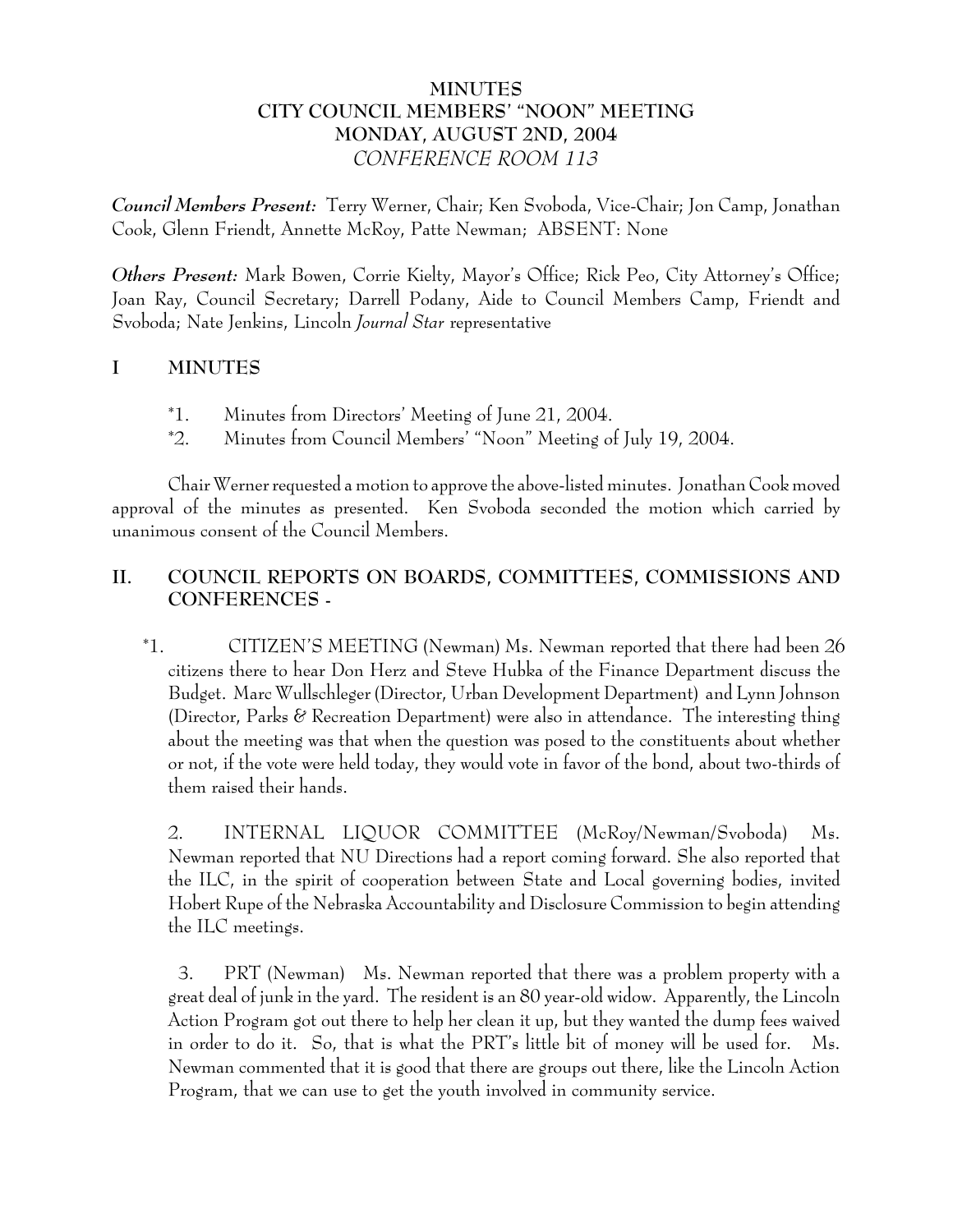4. OFFICIALS COMMITTEE MEETING (Svoboda/Werner) Mr. Werner was out of town and therefore unable to attend. Mr. Svoboda, who had attended the meeting, reported that there really wasn't much to report. He observed that most of the Council Members [in their capacity as Council Chair] had attended these meetings and knew that there was little to report.

 5. PBC-Special Meeting- (Camp/Cook) Mr. Cook reported that the PBC acted to approve the issuance of the bonds for the Health Department. So, it is done - the final step and it's on its way. Mr. Camp added that they thought it would be about 4.65% interest rate buying for a twenty-year period. Mr. Cook stated that they get a rating that is an average between the County and the City. The City's rating is really great; the County rating is "okay"....so we get [a rate] that is okay. Mr. Werner asked when construction would begin. Mr. Cook didn't believe they had discussed a time-line.

Mr. Camp added that the PBC Members had received a copy of the letter from the County Sheriff's Office, noting in passing, that the part-time people staffing the Hall of Justice are going to go full-time. There may be some minor financial impact that Mr. Camp would be monitoring and he would keep the Council members posted on the issue.

Ms. McRoy commented that she had noted that the [parking garage] gates were up and wondered when and how the access would be set up. Mr. Cook answered that his preference would be to have some kind of indicator showing that, in fact, our cards work....cards that we could try out for a few weeks ahead of time. They plan to send notices to everybody to let them know when and how [the gates will be activated]. Mr. Cook noted that there are still some people who need passes who don't have them yet....so it may be some weeks before the gates become operational.

Mr. Bowen noted that the ID's that Council Members had received about a year ago to enter the 911 doors in the Hall of Justice should operate the new gates also. There was also discussion on exactly how the cards would be used for access. This will be reviewed further at the next PBC Commission. Mr. Werner noted that he had talked with a member of the security committee today and he had stated that it would be operational after the Labor Day Week-end. Ms. Ray commented that she, too, had spoken with Mr. Diegel and he had indicated the gates would be operational sometime after the Labor Day week-end. He had stated that the security ID's that had been issued to the Council Members earlier would be their passes into the parking garage. Council discussed, very briefly, other possible options for entry access, including the option of micro-chips being placed in the forehead of each Council Member, which, it was thought, would certainly be the most expedient option. [Humor]

OTHER MEETINGS - None

**III. APPOINTMENTS/REAPPOINTMENTS -** Ms. Kielty handed out the proposed Appointments/Reappointments scheduled through the month of October. [See attached copy]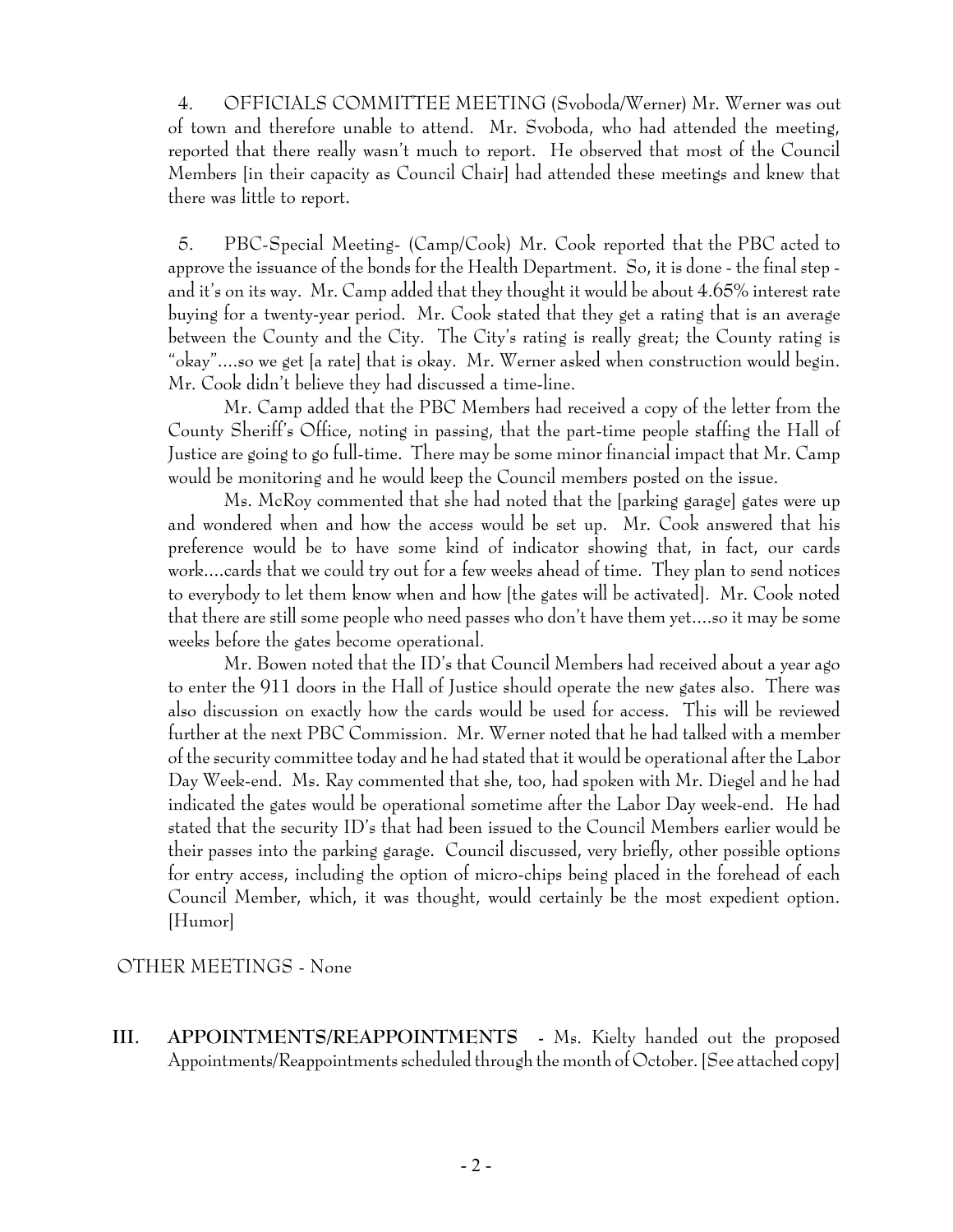**IV. REQUESTS OF COUNCIL FROM MAYOR** - Mr. Bowen had two issues - one being Budget and the other being the smoking reconsideration and that issue's possible ballot placement. (Introduction and possible dates of ballot placement, including the introduction of the referendum issue resolution - scheduled for next week). Then it would be held over for a week and on the  $23<sup>rd</sup>$ everyone would be in attendance for the vote.

Mr. Svoboda asked if Council wasn't setting the date today? Mr. Bowen answered that they wouldn't have to set the date today. But, that would be discussion that we've had in terms of making sure everyone was here. Mr. Cook commented that Council would indicate which election we'd want as part of the schedule on the actual vote for the ballot. It could be introduced on the  $16<sup>th</sup>$ . Mr. Bowen thought Council would prefer introduction on the 9<sup>th</sup> to have extra time for consideration. Mr. Werner asked at what point the motion would be made today - at the end of our voting session? Mr. Cook answered that it would be then, when we get to that point on the agenda.

Mr. Cook further stated that it was up to the Council Members if they want to simply make a single motion that directs the City Attorney on what action to take. If, in fact, we were to put it on the ballot, then the City Attorney would follow that direction and place it on our Agenda next week.... a Resolution with the ballot language.

Mr. Friendt asked if everyone had received the communication from Mr. Radcliff and asked if Mr. Radcliff had a valid point in that message. Everyone had received a copy of the message which indicated that the only time this issue could be on the ballot would be next May - the next General City Election. It was noted that the City Charter says that it would have to be on a City Election ballot - not a General Election. It was also noted that it could be on a Special Election ballot as well. Mr. Svoboda commented that there could be a Special Election called on the same day in November as the General Election is held. Mr. Rick Peo, in attendance from the City Attorney's Office, indicated that the interpretation is that the Special Election could be held along with the General November Election; otherwise, it would have to be held to the next City Election - [which would be in May, 2005].

### **V. MEETINGS/INVITATIONS** - Noted Without Significant Comment

#### **VI. MISCELLANEOUS -**

\*1. Discussion on *CIVILITY* **-** (Requested by Ken Svoboda) Mr. Svoboda stated that he thought what happened two weeks ago [at the Council meeting on that date] was rather disgusting. He observed that Council Members continue to have this constant debate amongst ourselves where we're calling each other names; we're throwing out political end-bombs that just serve absolutely no purpose at all. For the last two weeks, he has heard nothing on KLIN but the clip of that exchange - dozens of times a day. It is used as a "filler" - as a joke, with the point being "This is what your Lincoln City Council is doing". He has heard it over and over....Jon's comments, Terry's comments, Glenn's comments.

Mr. Svoboda felt it was just beyond belief that Council Members act like this. He admonished his colleagues, stating that "If you have no respect for each other, that's one thing, but at least have respect for the position that you were elected to. We have to stop this and stop it now".

Mr. Werner `thanked' Mr. Svoboda for his comments and asked if there were any other comments. Mr. Camp stated that he would refer people to [inaudible] e-mail that Mr. Camp had sent out in the packets. There were no other comments.